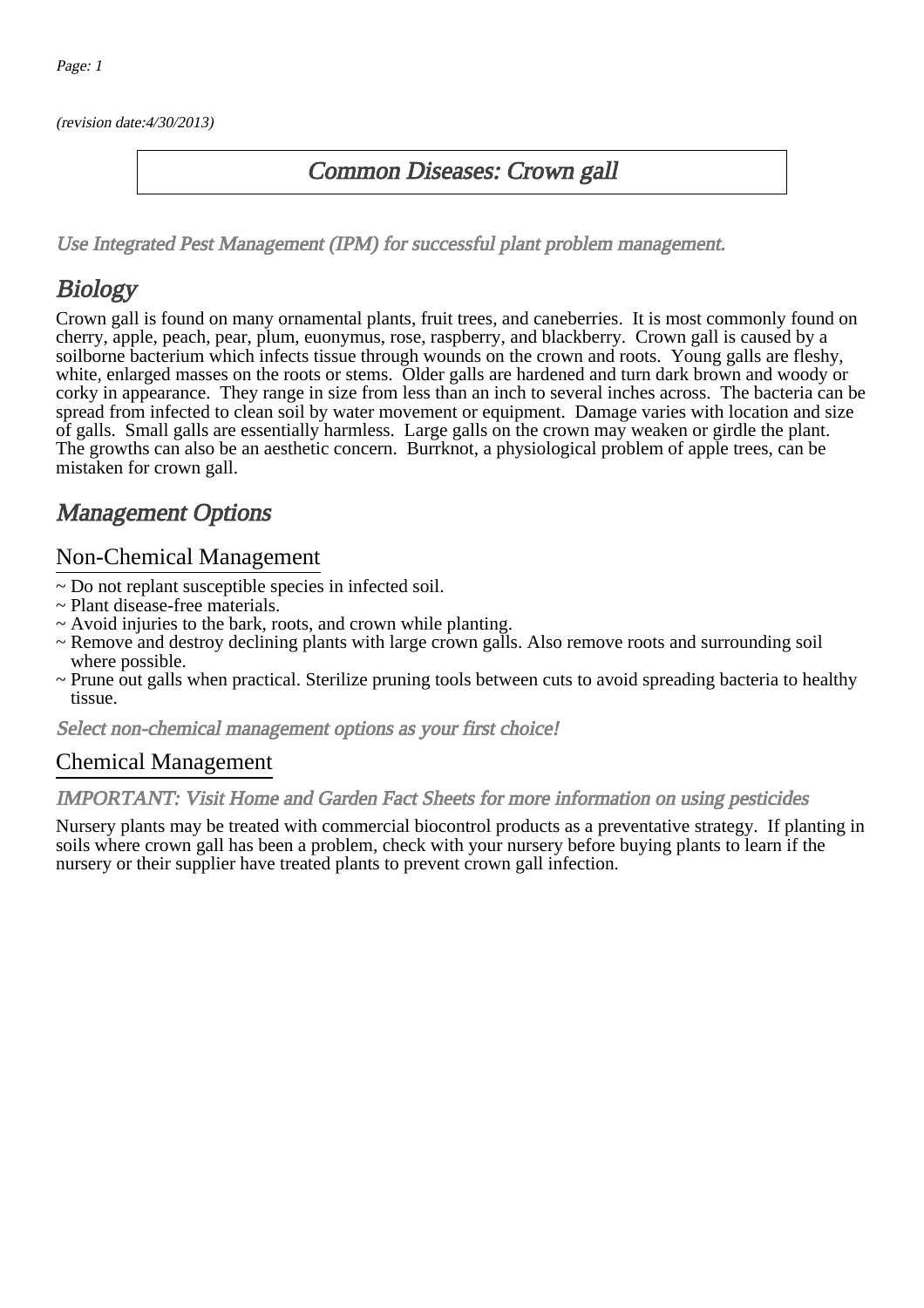# Common Diseases: Crown gall

## Images



~ Caption: Crown gall on roots ~ Photo by: R.S. Byther

~ Caption: Crown gall ~ Photo by: R.S. Byther

~ Caption: Blackberry crown galls ~ Photo by: R.S. Byther